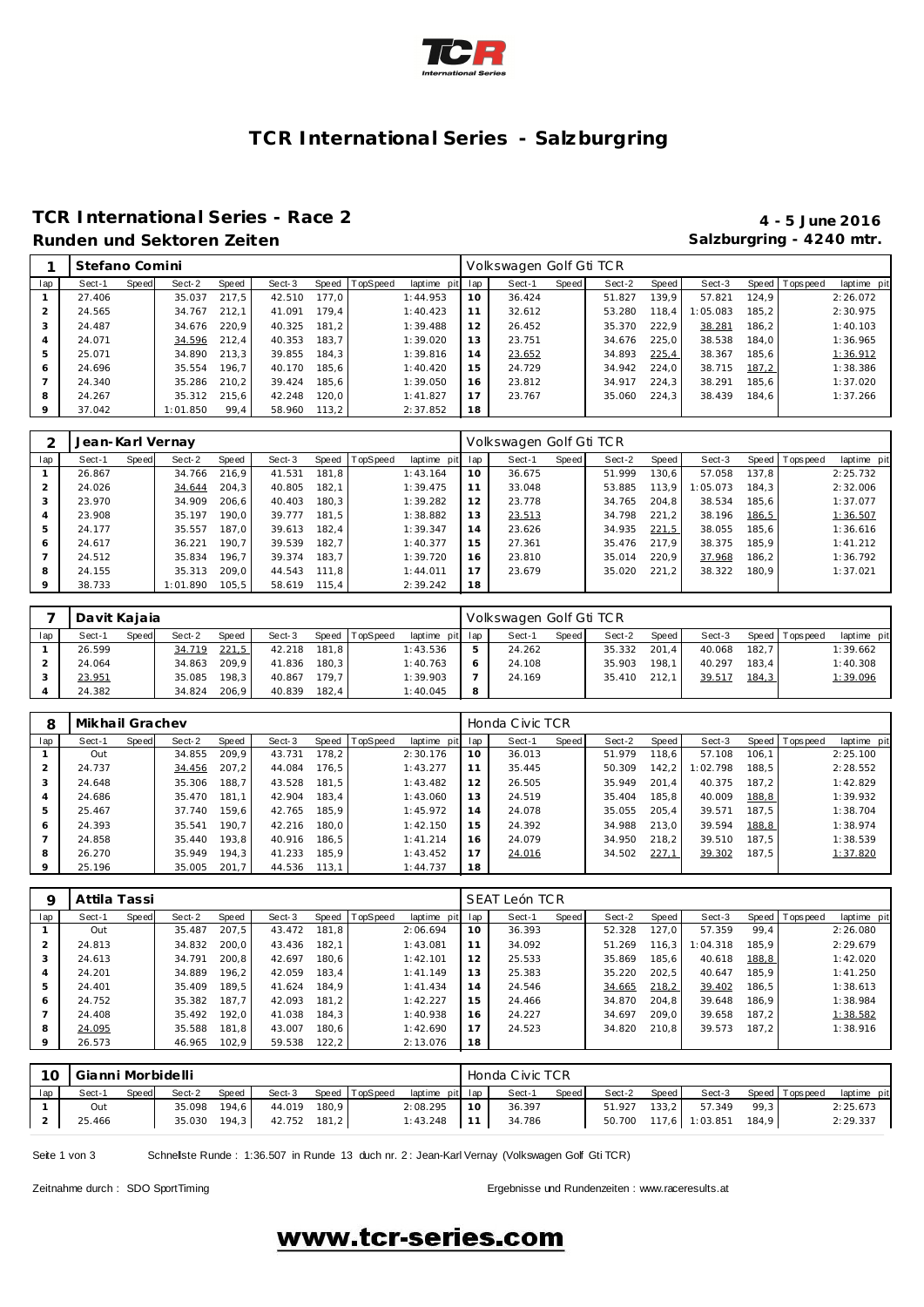

### **TCR International Series - Salzburgring**

### **TCR International Series - Race 2 4 - 5 June 2016 Runden und Sektoren Zeiten Salzburgring - 4240 mtr.**

| 25.238 | 201.4<br>35.075 | 42.210<br>180.9 | 1:42.523 | 12 <sub>1</sub> | 25.754 | 205.1<br>36.387 | 40.055<br>185.6 | 1:42.196 |
|--------|-----------------|-----------------|----------|-----------------|--------|-----------------|-----------------|----------|
| 24.837 | 195.7<br>35.122 | 181.5<br>42.657 | 1:42.616 | 13              | 24.498 | 209.6<br>34.716 | 38.918<br>188,2 | 1:38.132 |
| 26.268 | 187.5<br>35.541 | 184.9<br>40.870 | 1:42.679 | 14              | 23.941 | 34.393<br>217.5 | 38.935<br>188,2 | 1:37.269 |
| 25.100 | 176.5<br>36.625 | 183.1<br>40.822 | 1:42.547 | 15              | 24.023 | 34.706<br>217.9 | 38.906<br>187.5 | 1:37.635 |
| 24.693 | 190.7<br>36.140 | 184.9<br>40.566 | 1:41.399 | 16              | 23.952 | 222.6<br>34.361 | 38.532<br>187.8 | 1:36.845 |
| 25.350 | 165.1<br>37.780 | 179.1<br>41.375 | 1:44.505 |                 | 24.391 | 225,0<br>34.552 | 38.857<br>187.5 | 1:37.800 |
| 25.734 | 124.6<br>42.155 | 113.8<br>58.833 | 2:06.722 | 18              |        |                 |                 |          |

| 33      | Jordi Oriola |       |        |       |        |       |          |             |     | Honda Civic TCR |       |        |       |          |       |                |             |
|---------|--------------|-------|--------|-------|--------|-------|----------|-------------|-----|-----------------|-------|--------|-------|----------|-------|----------------|-------------|
| lap     | Sect-1       | Speed | Sect-2 | Speed | Sect-3 | Speed | TopSpeed | laptime pit | lap | Sect-1          | Speed | Sect-2 | Speed | Sect-3   |       | Speed Topspeed | laptime pit |
|         | Out          |       | 34.735 | 215.6 | 42.562 | 178.5 |          | 2:09.929    | 10  | 36.260          |       | 52.042 | 135.1 | 57.186   | 91.7  |                | 2:25.488    |
|         | 24.790       |       | 34.984 | 185.8 | 42.693 | 177.3 |          | 1:42.467    | 11  | 34.786          |       | 50.978 | 121.8 | : 03.361 | 182.4 |                | 2:29.125    |
| 3       | 25.169       |       | 35.452 | 185,3 | 42.624 | 178.8 |          | 1:43.245    | 12  | 26.029          |       | 35.944 | 196.2 | 40.179   | 185.2 |                | 1:42.152    |
| 4       | 24.772       |       | 35.496 | 182.0 | 41.855 | 182.4 |          | 1:42.123    | 13  | 24.349          |       | 35.537 | 204.8 | 39.868   | 186.5 |                | 1:39.754    |
| 5       | 25.734       |       | 36.101 | 183.7 | 41.059 | 182.4 |          | 1:42.894    | 14  | 23.761          |       | 34.976 | 218.2 | 38.408   | 186.2 |                | 1:37.145    |
| 6       | 25.026       |       | 36.109 | 185.6 | 41.110 | 179.7 |          | 1:42.245    | 15  | 23.597          |       | 34.903 | 221.9 | 38.677   | 187,8 |                | 1:37.177    |
|         | 25.264       |       | 36.095 | 187.3 | 40.075 | 183.7 |          | 1: 41.434   | 16  | 23.791          |       | 34.524 | 225,0 | 38.600   | 185.9 |                | 1:36.915    |
| 8       | 25.305       |       | 37.019 | 165.1 | 44.663 | 181.8 |          | 1:46.987    | 17  | 23.694          |       | 34.760 | 220.9 | 38.890   | 186.5 |                | 1:37.344    |
| $\circ$ | 24.309       |       | 41.051 | 116,2 | 58.732 | 113.0 |          | 2:04.092    | 18  |                 |       |        |       |          |       |                |             |

| 43  | Harald Proczyk |       |        |       |        |       |                |                 |         | Honda Civic TCR |              |        |       |        |       |                   |             |
|-----|----------------|-------|--------|-------|--------|-------|----------------|-----------------|---------|-----------------|--------------|--------|-------|--------|-------|-------------------|-------------|
| lap | Sect-1         | Speed | Sect-2 | Speed | Sect-3 |       | Speed TopSpeed | laptime pit lap |         | Sect-1          | <b>Speed</b> | Sect-2 | Speed | Sect-3 |       | Speed   Tops peed | laptime pit |
|     | 28.042         |       | 35.439 | 192.0 | 42.178 | 175.3 |                | 1:45.659        |         | 24.371          |              | 34.960 | 193.5 | 41.075 | 184.0 |                   | 1:40.406    |
|     | 25.127         |       | 34.914 | 196.7 | 41.315 | 182.7 |                | 1: 41.356       | ь       | 23.965          |              | 35.760 | 188.2 | 40.561 | 186,2 |                   | 1:40.286    |
|     | 24.661         |       | 34.747 | 200,3 | 40.947 | 182.1 |                | 1:40.355        | $\circ$ |                 |              |        |       |        |       |                   |             |

| 45             | Florian Janits |       |        |       |        |       |                  |                 |    | Vokswagen Golf Gti TCR |       |        |       |          |       |                |             |
|----------------|----------------|-------|--------|-------|--------|-------|------------------|-----------------|----|------------------------|-------|--------|-------|----------|-------|----------------|-------------|
| lap            | Sect-1         | Speed | Sect-2 | Speed | Sect-3 |       | Speed   TopSpeed | laptime pit lap |    | Sect-1                 | Speed | Sect-2 | Speed | Sect-3   |       | Speed Topspeed | laptime pit |
|                | 27.448         |       | 34.873 | 220,2 | 46.356 | 54,8  |                  | 1:48.677        | 10 | 36.225                 |       | 52.390 | 133.2 | 56.765   | 96.4  |                | 2:25.380    |
| $\overline{2}$ | 42.468         |       | 34.913 | 207.2 | 42.311 | 179.7 |                  | $1:59.692$ P    | 11 | 35.217                 |       | 50.821 | 124.9 | : 03.091 | 184.9 |                | 2:29.129    |
| 3              | 24.686         |       | 35.121 | 192.5 | 43.062 | 177.3 |                  | 1:42.869        | 12 | 26.011                 |       | 35.820 | 198.1 | 40.503   | 184.9 |                | 1:42.334    |
| $\overline{4}$ | 24.831         |       | 35.361 | 177.1 | 41.763 | 181.5 |                  | 1:41.955        | 13 | 24.486                 |       | 35.432 | 200.6 | 40.083   | 187,2 |                | 1:40.001    |
| 5              | 26.317         |       | 36.125 | 186.5 | 41.445 | 183.7 |                  | 1:43.887        | 14 | 24.135                 |       | 42.994 | 202.0 | 39.360   | 184.6 |                | 1:46.489    |
| 6              | 24.962         |       | 36.773 | 177.6 | 42.291 | 180.6 |                  | 1:44.026        | 15 | 27.641                 |       | 35.924 | 202.0 | 39.931   | 186.2 |                | 1:43.496    |
|                | 28.497         |       | 37.507 | 175.8 | 41.840 | 181.2 |                  | 1:47.844        | 16 | 24.468                 |       | 35.486 | 210.8 | 39.344   | 186.5 |                | 1:39.298    |
| 8              | 26.267         |       | 39.049 | 163.1 | 42.436 | 180.6 |                  | 1:47.752        | 17 | 24.589                 |       | 35.474 | 206.9 | 39.835   | 185.6 |                | 1:39.898    |
| $\circ$        | 24.915         |       | 36.457 | 185.8 | 52.212 | 110.5 |                  | 1:53.584        | 18 |                        |       |        |       |          |       |                |             |

| 54             | James Nash |       |          |       |        |       |                |             |     | SEAT León TCR |       |        |       |          |       |                 |             |
|----------------|------------|-------|----------|-------|--------|-------|----------------|-------------|-----|---------------|-------|--------|-------|----------|-------|-----------------|-------------|
| lap            | Sect-1     | Speed | Sect-2   | Speed | Sect-3 |       | Speed TopSpeed | laptime pit | lap | Sect-1        | Speed | Sect-2 | Speed | Sect-3   |       | Speed Tops peed | laptime pit |
|                | 27.919     |       | 35.793   | 169.0 | 42.245 | 183.4 |                | 1:45.957    | 10  | 36.202        |       | 52.438 | 130.3 | 57.417   | 111.1 |                 | 2:26.057    |
| $\overline{2}$ | 25.516     |       | 35.215   | 193.5 | 41.796 | 182.4 |                | 1:42.527    | 11  | 32.711        |       | 52.694 | 110.9 | 1:05.276 | 186.2 |                 | 2:30.681    |
| 3              | 24.961     |       | 36.255   | 180.7 | 41.074 | 182.4 |                | 1:42.290    | 12  | 25.048        |       | 36.117 | 203.1 | 39.325   | 187.2 |                 | 1:40.490    |
| 4              | 24.657     |       | 35.579   | 192.8 | 41.362 | 182.7 |                | 1:41.598    | 13  | 23.814        |       | 35.045 | 211.8 | 38.957   | 188,5 |                 | 1:37.816    |
| 5              | 24.551     |       | 35.546   | 190.2 | 39.969 | 184.9 |                | 1:40.066    | 14  | 23.935        |       | 34.928 | 217.2 | 38.978   | 187.5 |                 | 1:37.841    |
| 6              | 24.494     |       | 35.912   | 189.0 | 41.039 | 185.6 |                | 1: 41.445   | 15  | 23.925        |       | 34.828 | 218.5 | 38.846   | 187.8 |                 | 1:37.599    |
|                | 24.714     |       | 35.796   | 197.8 | 40.151 | 182.4 |                | 1:40.661    | 16  | 23.966        |       | 34.776 | 220.9 | 38.645   | 188,5 |                 | 1:37.387    |
| 8              | 24.895     |       | 35.897   | 198.3 | 41.655 | 167.7 |                | 1:42.447    | 17  | 23.975        |       | 34.762 | 221,5 | 38.791   | 187.8 |                 | 1:37.528    |
| $\circ$        | 28.445     |       | 1:00.027 | 92,8  | 59.192 | 117.6 |                | 2:27.664    | 18  |               |       |        |       |          |       |                 |             |

| 70  | Mat´o Homola |       |        |       |        |       |                |             |     | SEAT León TCR |       |        |       |          |       |                |             |
|-----|--------------|-------|--------|-------|--------|-------|----------------|-------------|-----|---------------|-------|--------|-------|----------|-------|----------------|-------------|
| lap | Sect-1       | Speed | Sect-2 | Speed | Sect-3 |       | Speed TopSpeed | laptime pit | lap | Sect-1        | Speed | Sect-2 | Speed | Sect-3   |       | Speed Topspeed | laptime pit |
|     | 28.767       |       | 35.363 | 171.2 | 43.369 | 180.6 |                | 1:47.499    | 10  | 36.284        |       | 52.632 | 129.5 | 57.292   | 106.0 |                | 2:26.208    |
|     | 25.076       |       | 35.632 | 159.6 | 43.129 | 180.3 |                | 1:43.837    | 11  | 33.013        |       | 52.210 | 126.0 | 1:04.729 | 185.6 |                | 2:29.952    |
|     | 24.600       |       | 35.251 | 186.0 | 43.702 | 177.6 |                | 1:43.553    | 12  | 25.268        |       | 36.420 | 195.7 | 39.856   | 186,5 |                | 1:41.544    |
| 4   | 24.632       |       | 36.156 | 176.7 | 42.317 | 182.4 |                | 1:43.105    | 13  | 23.877        |       | 34.850 | 228.9 | 39.258   | 183.7 |                | 1:37.985    |
| 5   | 24.708       |       | 36.184 | 187.7 | 41.706 | 183.4 |                | 1:42.598    | 14  | 23.952        |       | 34.631 | 228.2 | 39.378   | 186,5 |                | 1:37.961    |
| 6   | 24.812       |       | 36.392 | 194.1 | 41.382 | 183.4 |                | 1:42.586    | 15  | 23.997        |       | 34.631 | 230,8 | 39.112   | 186.2 |                | 1:37.740    |
|     | 24.763       |       | 36.203 | 197,0 | 40.844 | 185,2 |                | 1:41.810    | 16  | 23.813        |       | 34.645 | 229,7 | 38.934   | 186,5 |                | 1:37.392    |

Seite 2 von 3 Schnelste Runde : 1:36.507 in Runde 13 duch nr. 2 : Jean-Karl Vernay (Volkswagen Golf Gti TCR)

Zeitnahme durch : SDO SportTiming et al. et al. et al. et al. et al. et al. et al. et al. et al. et al. et al. et al. et al. et al. et al. et al. et al. et al. et al. et al. et al. et al. et al. et al. et al. et al. et al.

# www.tcr-series.com